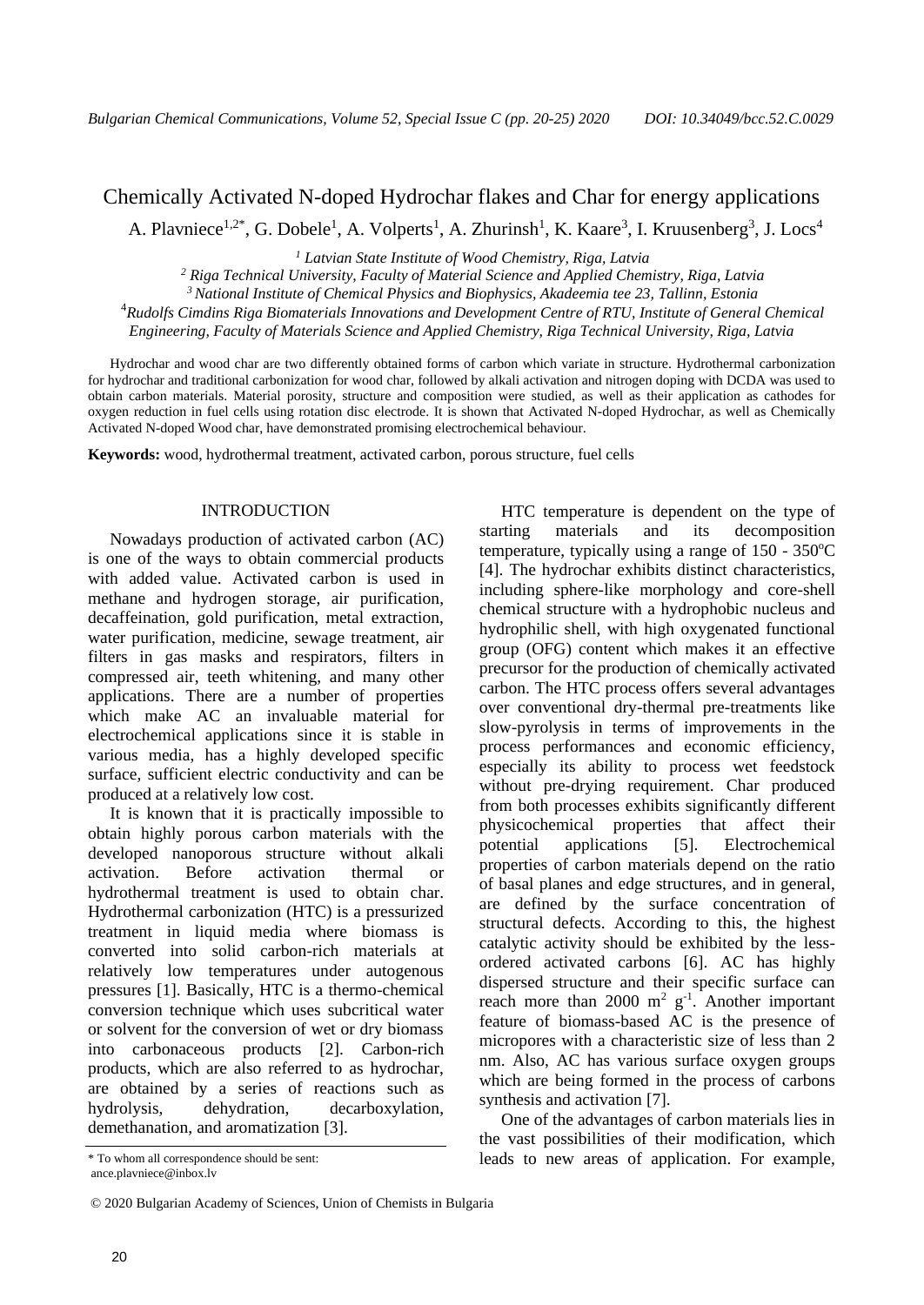introduction of various heteroatoms into the carbon matrix makes them more active for the electrocatalytic processes like the reduction of molecular oxygen [8] and electropositive metals [9], oxidation of volatile hydrides and organic compounds [10], [11], etc. Among the various heteroatoms (N, B, P, S), nitrogen has significant advantages for the modification of graphene-like materials since nitrogen and carbon has similar atomic sizes and can form a strong covalent bond. Theoretical studies [12] demonstrated that nitrogen can be viewed as an n-type donor for transferring electrons to carbon atoms. Application of N-doped carbon materials as catalysts of oxygen reduction in fuel cells for the transformation of chemical energy into electricity is another actual and prospective approach for the use of carbon materials. Fuel cells attract attention due to their high efficiency [13], independence from the power grid and longer operation times comparing to accumulators [14]. Alkali fuel cells are among the most effective devices for the generation of electricity as their efficiency reaches 70%. It is one of the most developed technologies which has been used from the 60s by NASA for Apollo and Space Shuttle programs [15].

Despite the considerable research efforts toward the increase of performance, efficiency and durability of fuel cells, there still is no successful upscale commercialization [16], [17]. Development of new non-platinum catalysts is one of the crucial problems for the widespread application of fuel cells. Besides price considerations, platinum or other precious materials containing catalysts are prone to catalyst poisoning and have rather poor stability [18], [19]. Thus it is highly important to develop cheap, non-platinum catalysts with the same electrochemical activity and higher stability [14].

The aim of this work was to synthesize activated carbons using wood charcoal and hydrochar as precursors, dope them with nitrogen to obtain electrochemical catalysts and study them in oxygen reduction reactions for fuel cells.

# MATERIALS AND METHODS

Hydrochar (HTC) was produced from birch wood chips: 300g of dry wood chips were dispersed in 4l of distilled water, followed by its transfer into a stainless steel autoclave (Parr). The HTC reactor was heated to the target temperature and time. After the target time was reached reactor was cooled to room temperature, the solid product was collected by filtration and followed by drying at 105°C. In this study, the temperature was controlled at 250°C while the reaction times were set at 4h.

Hydrochar and wood char (SIA "Fille", Latvia) (AWC), were refined in a planetary mill, fraction  $\sim 5x10^{-6}$  m. Activated carbons (AC) were obtained using a chemical activation method with NaOH.

Activation process is described in details elsewhere [7], [20].

Nitrogen was introduced into activated samples using dicyandiamide (DCDA) solution in dimethylformamide with mass ratio of carbon material/DCDA 1:20. Doping was performed at 800°C for 1 hour in an argon atmosphere. For AWC additional heat treatment was used [21].

Porous characteristics were determined from nitrogen adsorption isotherms using Nova 4200e instrument (Quantachrome, USA).

The elementary composition was evaluated using the Vario Macro CHNSO device (Elementar, Germany).

X-ray diffraction (XRD) data were collected on a PANalytical X'Pert Pro diffractometer (Malvern Panalytical Ltd, UK). Cu K $\alpha$ 1 radiation was used, time per step was 50s, step size 0.050º2Θ, irradiated length 7 mm. X'Pert Highscore software and PDF-2 database were used for phase identification.

Scanning electronic microscopy (SEM) was performed using the Vega device (Tescan, Czech Republic).

The electrochemical measurements were performed with a standard three-electrode system using the rotating disk electrode (RDE) method. Saturated calomel electrode was used as a reference electrode and Pt foil was used as a counter electrode. Glassy carbon disk (GC-20SS, Tokai Carbon) with a geometric area of  $0.2 \text{ cm}^2$  was used as a working electrode. The catalyst ink with a concentration of 4 mg  $mL^{-1}$  in isopropanol was prepared by using 0.25 % of AS-04 OH– ionomer (Tokuyama Corp., Japan), followed by sonication for 1h. The electrodes were evenly covered with the catalyst material by drop coating with 20 μl of previously prepared catalyst ink. After coating the electrodes were dried in the oven at 60 ºC. Pine AFMSRCE (Pine, USA) rotator and speed controlling unit was used for the RDE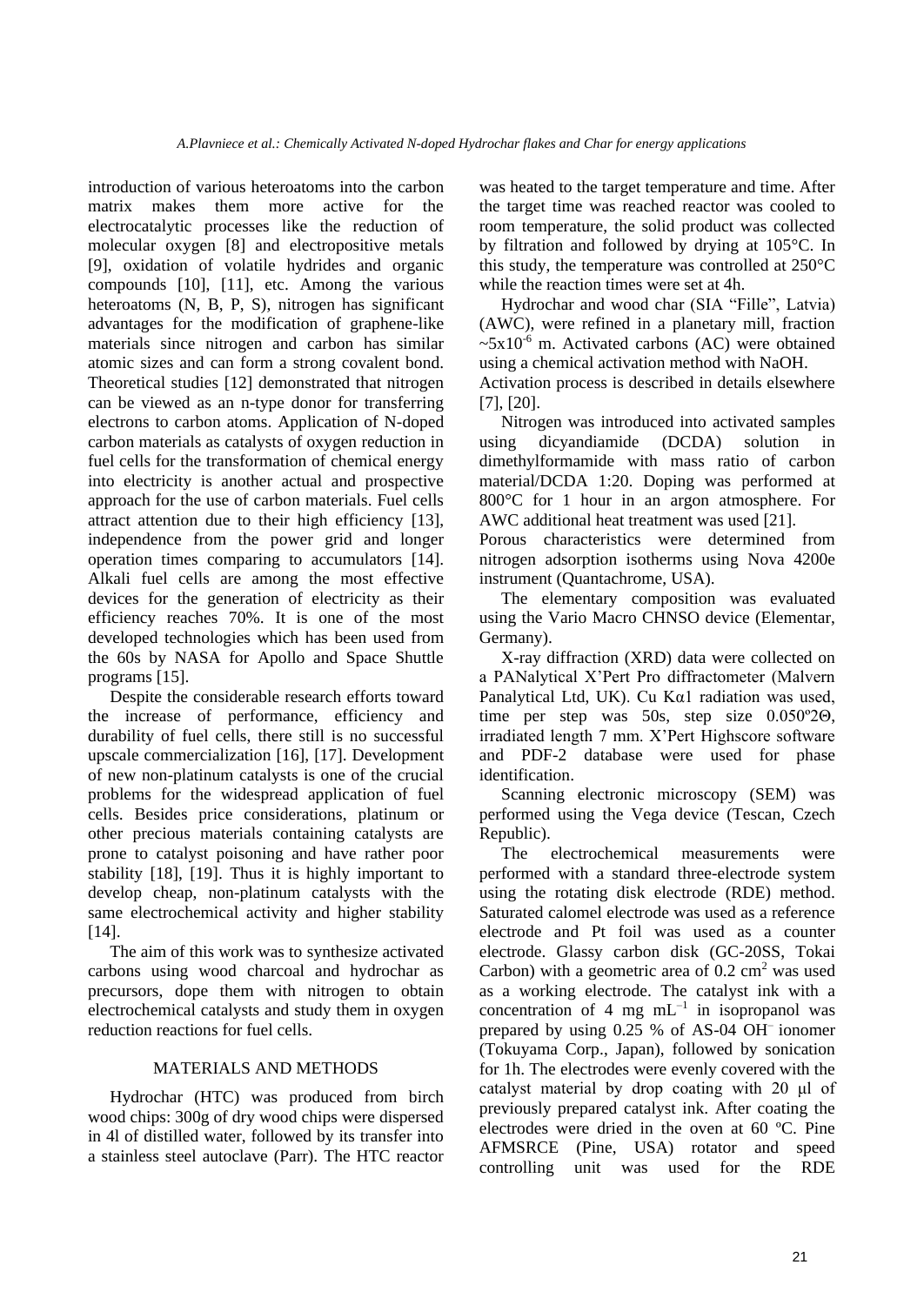measurements. The software used for controlling the experiments was Nova 2.1.2 (Metrohm Autolab P.V., The Netherlands) and the potential was applied with a potentiostat/galvanostat Autolab PGSTAT 128N (Metrohm Autolab P.V., The Netherlands). Measurements were performed in 0.1 M KOH solution at room temperature (23ºC) at rotation rate of 1900 rpm. Electrode preparation, electrochemical and fuel cell testing has been discussed in more detail by S. Ratso *et al.* [22], [23].

# RESULTS AND DISCUSSION

Carbon materials on the base of wood and its treatment residues, synthesized using NaOH activation, have demonstrated prospective properties when applied for electrochemical purposes, specifically as electrodes in supercapacitor [24–26]. In this study, the alkali activation method was used for the synthesis of activated carbons on the base hydrochar and wood char with consequent nitrogen doping.

Yields and elemental composition of all the materials under study are presented in Tab.1.

**Table 1.** Yield and elemental composition of wood char (Carbonizate), hydrochar (HTC), and AC based on wood char (AWC and AWC-N) and hydrochar (AHTC and AHTC-N) pre and post nitrogen doping

| Sample        | Yield* | N    | C     | н    |       |
|---------------|--------|------|-------|------|-------|
|               | %      | $\%$ | %     | %    | $\%$  |
| Alder wood    |        | 0.24 | 49.31 | 5.08 | 45.37 |
| Carbonizate   | 35     | 0.78 | 82.54 | 1.94 | 14.53 |
| AWC           | 11     | 0.7  | 93.8  | 0.62 | 4.75  |
| $AWC-N$       |        | 4.92 | 91.53 | 0.82 | 2.73  |
| <b>HTC</b>    | 49     | 0.17 | 69.92 | 4.12 | 25.79 |
| <b>AHTC</b>   | 9      | 1.42 | 91.31 | 1.36 | 6.91  |
| <b>AHTC-N</b> |        | 5.31 | 90.05 | 1.81 | 2.55  |

\*All yields are calculated from raw materials

The yield of HTC is considerably higher than that of wood char (Carbonizate) – 49 vs 35% respectively. At the same time, HTC contains notably less carbon, only 69.92 vs 82.54% and more oxygen, 25.79 vs 14.53%. These factors are important from the standpoint of activated carbon production and can influence the feasibility of the process taking into account concepts of biorefinery. Activated carbons prepared from both precursors have remarkably similar high carbon content. In the case of AC synthesized from HTC (AHTC) a higher oxygen and nitrogen contents are observed, which can be among the number of factors

influencing higher N content in the doped sample (AWC-N and AHTC-N, respectively). Nitrogen doping does not lead to mass losses.

Morphology of the samples under study was evaluated using SEM (Fig.1). It can be seen that for HTC and AHTC (Fig.1 A and B) the distinct stratified structure consisting of layers of AHTC is formed in the process of activation. For the carbonizate and AWC, the structure does not change in the process of activation, however, the size and the shape of particles alters: their size diminishes and the edges become more rigid and pronounced (Fig.1 B and C).



**Fig.1.** SEM images of hydrochar (HTC) (A), AC based on hydrochar (AHTC) (B), wood char (carbonizate) (C) and AC based on wood char (AWC) (D).

**Table 2.** Comparison of the porous structure of wood char (Carbonizate), hydrochar (HTC), and N-doped AC based on wood char (AWC-N) and hydrochar (AHTC-N)

| Sample        | Specific<br>surface<br>area<br>(BET) | Total<br>pore<br>volume | Micropores<br>volume<br>(DR) | Mesopore<br>volume |
|---------------|--------------------------------------|-------------------------|------------------------------|--------------------|
|               | $m^2 g^{-1}$                         | $mm^3$ g <sup>-1</sup>  | $mm^3$ g <sup>-1</sup>       | $mm3 g-1$          |
| Carbonizate   | 6.91                                 | 72.24                   | 35.14                        | 37.10              |
| AWC-N         | 2205                                 | 1157                    | 767                          | 390                |
| <b>HTC</b>    | 4.22                                 | 11.33                   | 1.15                         | 10.18              |
| <b>AHTC-N</b> | 2853                                 | 1906                    | 874                          | 1032               |

Wood char and HTC have low porosity. AWC-N and AHTC-N demonstrate the high efficiency of alkali activation with specific surface areas 2205 and 2853  $m^2$   $g^{-1}$  according to BET theory and total pore volumes 1157 and 1906  $m^2$  g<sup>-1</sup>, respectively. As described in the previous article comparing doped and non-doped samples specific area and total pore volume insignificantly decrease [27].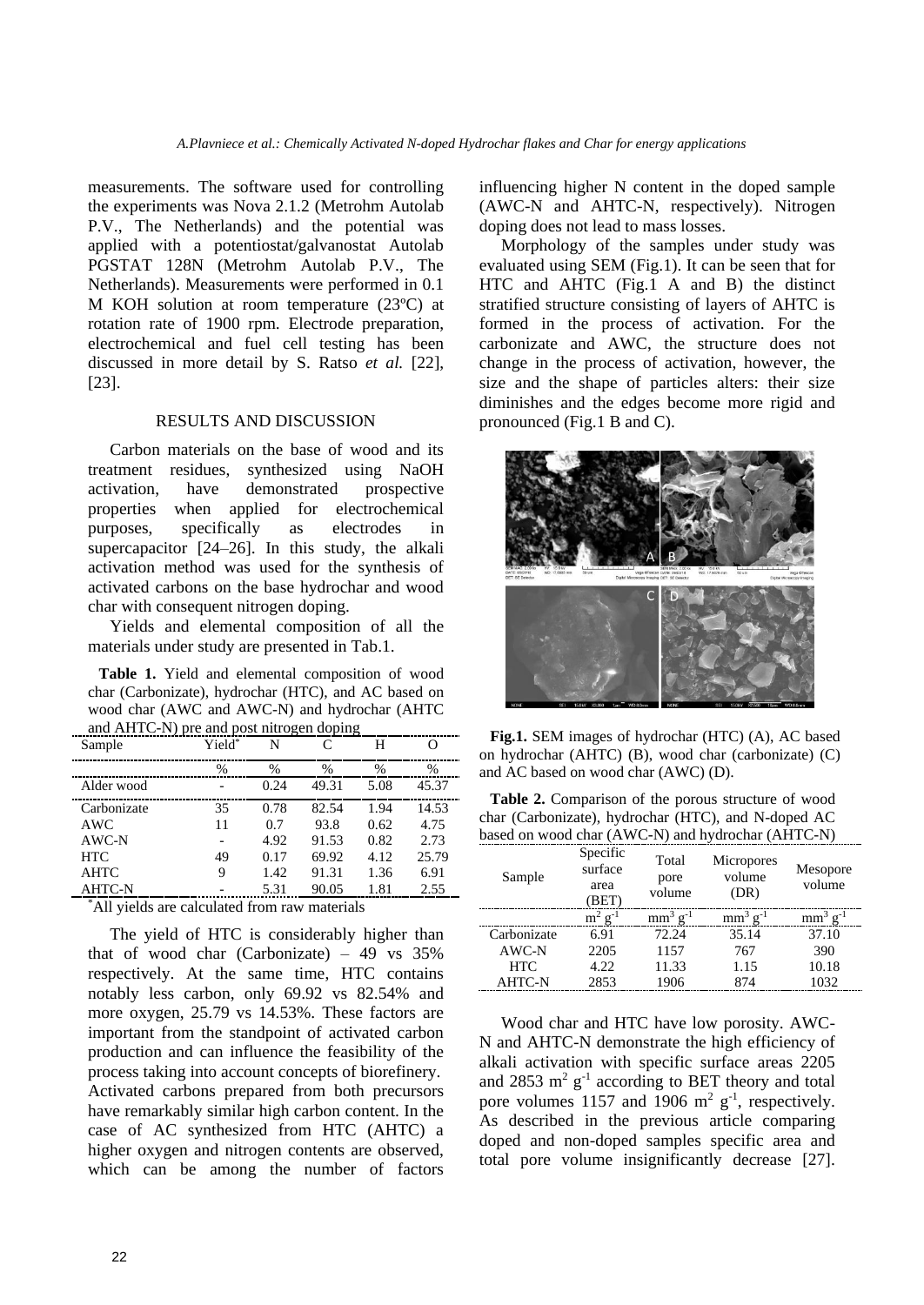Comparing AWC-N and AHTC-N, the mesopore volume increases from 390  $\text{mm}^3$  g-1 to 1032  $\text{mm}^3$ g-1 and the micropore volume is similar for both materials, 767 and 874, respectively. The input of micropores into the total pore volume in the case of AHTC-N is less than half, which points at the mesoporous nature of this material. Micropore volume was calculated using the Dubinin-Radushkevich theory (DR) [28].

X-ray diffraction (XRD), generally considered the "ideal" technique for the structural characterization of materials, not only allows the structures of different carbon allotropes and polytypes to be distinguished from each other but also enables the degree to which the structure of a given carbon form departs from the ideal graphite structure to be determined [29]. Anything that changes interatomic distances, temperature, substitutional doping and stress will be reflected by a change in peak positions (Fig.2).



**Fig.2.** X-ray diffraction patterns of AC based on wood char (AWC), and hydrochar (AHTC), nitrogendoped AC based on wood char (AWC-N) and hydrochar (AHTC-N)

All diffraction profiles exhibit two prominent broad bands centred around  $2\theta = 26$  and  $43^{\circ}$ , which are currently mentioned as associated with the diffraction of the 002 and 100/101 planes, respectively, with 43° being sharper in the case of doped carbons, especially prominent for AHTC-N. The peak at around 64° belongs to (103) crystal plane, reflections assigned to graphite [30], it likely appears due to the higher temperature treatment  $(800^{\circ}C)$  during the doping process. These are characteristic of typical graphitic structure and are associated with the crystallite height and width, they become more prominent with the treatment of carbonaceous materials at the higher temperatures [31].

Rotating disc electrode technique is widely applied to study the oxygen reduction mechanisms at the cathode for fuel cells [32]. Fig.3. illustrates catalyst polarization curves of the electrodes made from samples under study comparing to commercial 20% Pt/C-electrode and multiwall carbon nanotubes (MWCNT). To evaluate the ORR (oxygen reduction reaction) activity of a catalyst material, the onset potential is an important criterion, which for both biomass-derived nitrogendoped wood-based carbons is approximately at - 0.09 V vs SCE. It should be noted that AWC shows good results only after additional heat treatment. Despite increasing the rotation rate, the onset potential remained the same indicating at least short-term stability of the catalyst.



**Fig.3.** Comparison of RDE results for nitrogen-doped AC based on wood char (AWC-N and AWC-N-800 without and with additional thermal treatment) and hydrochar (AHTC-N), multiwall carbon nanotubes (MWCNT), and commercial 20% Pt/C catalyst in  $O_2$ saturated 0.1 M KOH ( $v = 10$  mV/s,  $\omega = 1900$  rpm)

The onset potential and half-wave potential for both N-doped wood-based catalysts are much more positive compared to multiwall carbon nanotubes (MWCNT) which are often used as electrode material in various types of fuel cells [33], [34].

#### CONCLUSIONS

Two methods, namely carbonization and hydrothermal treatment are compared for the synthesis of the nitrogen-doped activated carbons. Carbons porosity, structure and composition were studied and revealed differences in their structure.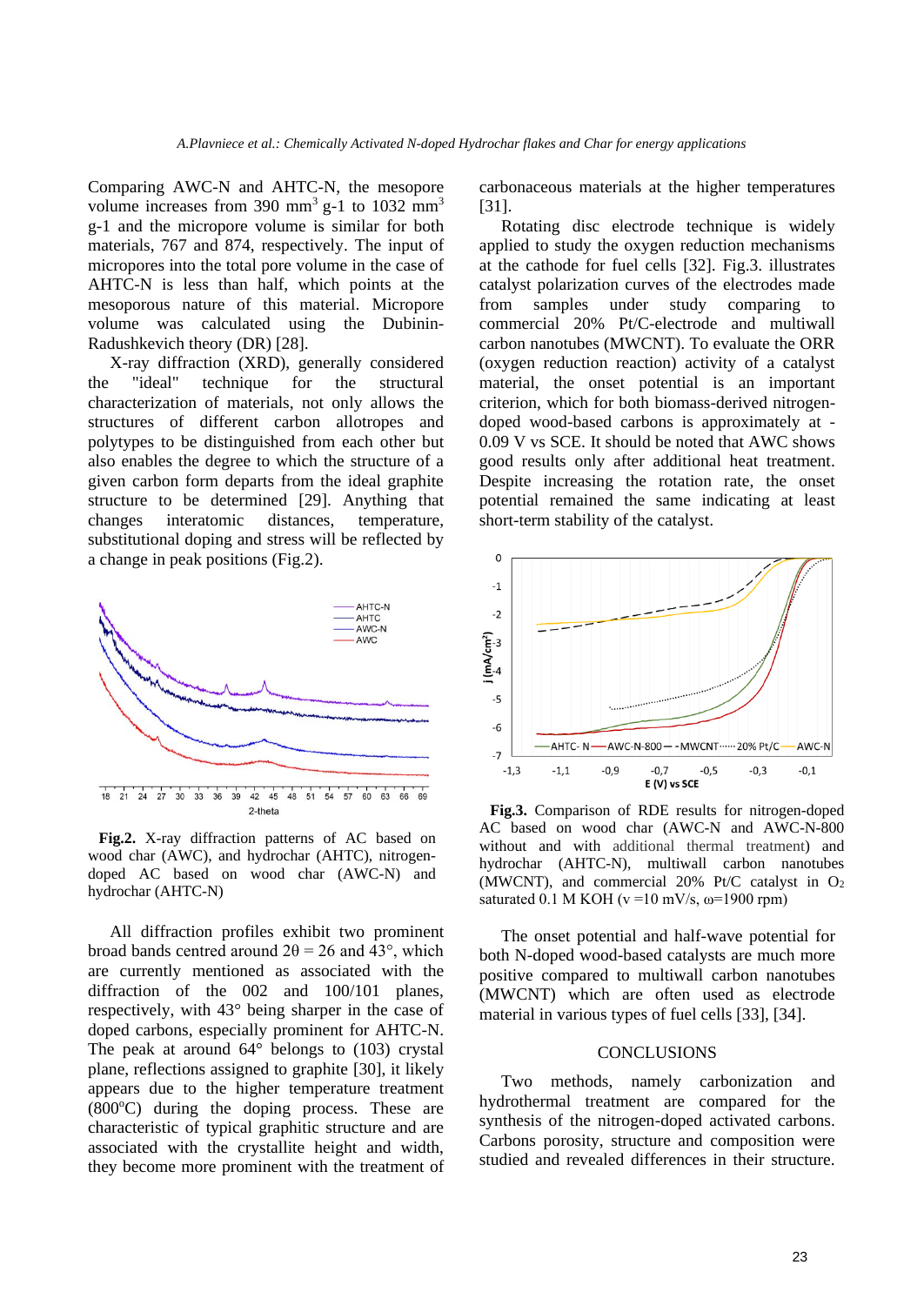Carbons porosity, structure and composition were studied and revealed differences in their structure. It is shown, that hydrothermal treatment promotes the development of mesoporosity in the materials. It is demonstrated that both pretreatment methods allow obtaining of nanporous carbons, and hytrothermal method leads to development of the higher mesoporosity. Doping with DCDA (nitrogen content 4-5%) leads decrease of oxygen in the samples and negligible alterations in the porous structure.

Both nitrogen-doped activated biomass-based catalysts were tested using rotation disc electrode for application as cathodes for oxygen reduction in fuel cells. An onset potential of -0.09 V vs SCE and a half-wave potential of -0.16-0.18 V vs SCE in an alkaline medium, along with excellent stability, are making them promising alternatives to state-of-art precious-metal-based catalysts and excellent catalyst carrier for many different applications. The superiority of the wood-derived catalysts is demonstrated with even similar oxygen reduction reaction activity comparable to the commercial 20% Pt/C catalyst in 0.1 M KOH solution. It is demonstrated that the most active catalyst was obtained in sequence of hydrothermal pretreatment, alkali activation and nitrogen doping. To reach the same catalytic properties for the materials obtained in the course of conventional carbonization, activation and nitrogen doping the additional thermal treatment was required.

Taking into account biorefinery and green chemistry concepts hydrothermal treatment offers another promising approach for the synthesis of novel highly efficient and ecologically friendly catalysts.

# ACKNOWLEDGEMENTS

The study was supported by LZP-2018/1-0194 project "Nanostructured Nitrogenated Carbon Materials as Promoters in Energy Harvesting and Storage Technologies (NN-CARMA)", Riga Technical University's Doctoral Grant programme and Latvian State Institute Of Wood Chemistry Grant "Biobased catalysts for biorefining".

### **REFERENCES**

[1] K. Fakkaew, T. Koottatep, and C. Polprasert, "Faecal sludge treatment and utilization by hydrothermal carbonization," *J. Environ. Manage.*,**216**, 421–426 (2018).

- [2] Z. Liu, F.-S. Zhang, J. Wu. Characterization and application of chars produced from pinewood pyrolysis and hydrothermal treatment. *Fuel*, **89**, (2), 510–514 (2010).
- [3] G. K. Parshetti, S. Kent Hoekman, R. Balasubramanian. Chemical, structural and combustion characteristics of carbonaceous products obtained by hydrothermal carbonization of palm empty fruit bunches. *Bioresour. Technol.,* **135**, 683–689 (2013).
- [4] M. Sevilla, A. B. Fuertes, and R. Mokaya. High density hydrogen storage in superactivated carbons from hydrothermally carbonized renewable organic materials. *Energy Environ. Sci.*, **4** (4), 1400 (2011).
- [5] H. S. Kambo, A. Dutta. A comparative review of biochar and hydrochar in terms of production, physico-chemical properties and applications. *Renew. Sustain. Energy Rev*., **45**, 359–378 (2015).
- [6] S. L. Candelaria et al. Nanostructured carbon for energy storage and conversion. *Nano Energy*, **1**, 195–220 (2012).
- [7] G. Dobele, T. Dizhbite, M. V. V. Gil, A. Volperts, T. A. Centeno. Production of nanoporous carbons from wood processing wastes and their use in supercapacitors and CO2 capture. *Biomass and Bioenergy*, **46**, 145–154 (2012).
- [8] V. V. Strelko, V. S. Kuts, P. A. Thrower. On the mechanism of possible influence of heteroatoms of nitrogen, boron and phosphorus in a carbon matrix on the catalytic activity of carbons in electron transfer reactions. *Carbon*, **38** (10), 1499–1503 (2000).
- [9] V. V. Strelko, Selektivnaâ sorbciâ i kataliz : na aktivnyh uglâh i neorganičeskih ionitah. Kiyv: Naukova Dumka, 2008.
- [10]A. Bagreev, J. Angel Menendez, I. Dukhno, Y. Tarasenko, T. J. Bandosz. Bituminous coal-based activated carbons modified with nitrogen as adsorbents of hydrogen sulfide. *Carbon N. Y.,* **42**, (3), 469–476 (2004).
- [11]S. V. Mikhalovsky, Y. P. Zaitsev. Catalytic properties of activated carbons I. Gas-phase oxidation of hydrogen sulphide. *Carbon N. Y*., **35**, (9), 1367–1374 (1997).
- [12] S. U. Lee, R. V. Belosludov, H. Mizuseki, Y. Kawazoe. Designing nanogadgetry for nanoelectronic devices with nitrogen-doped capped carbon nanotubes. *Small*, **5** (15), 1769– 1775, (2009).
- [13]F. Barbir, T. Gómez. Efficiency and economics of proton exchange membrane (PEM) fuel cells. *Int.*